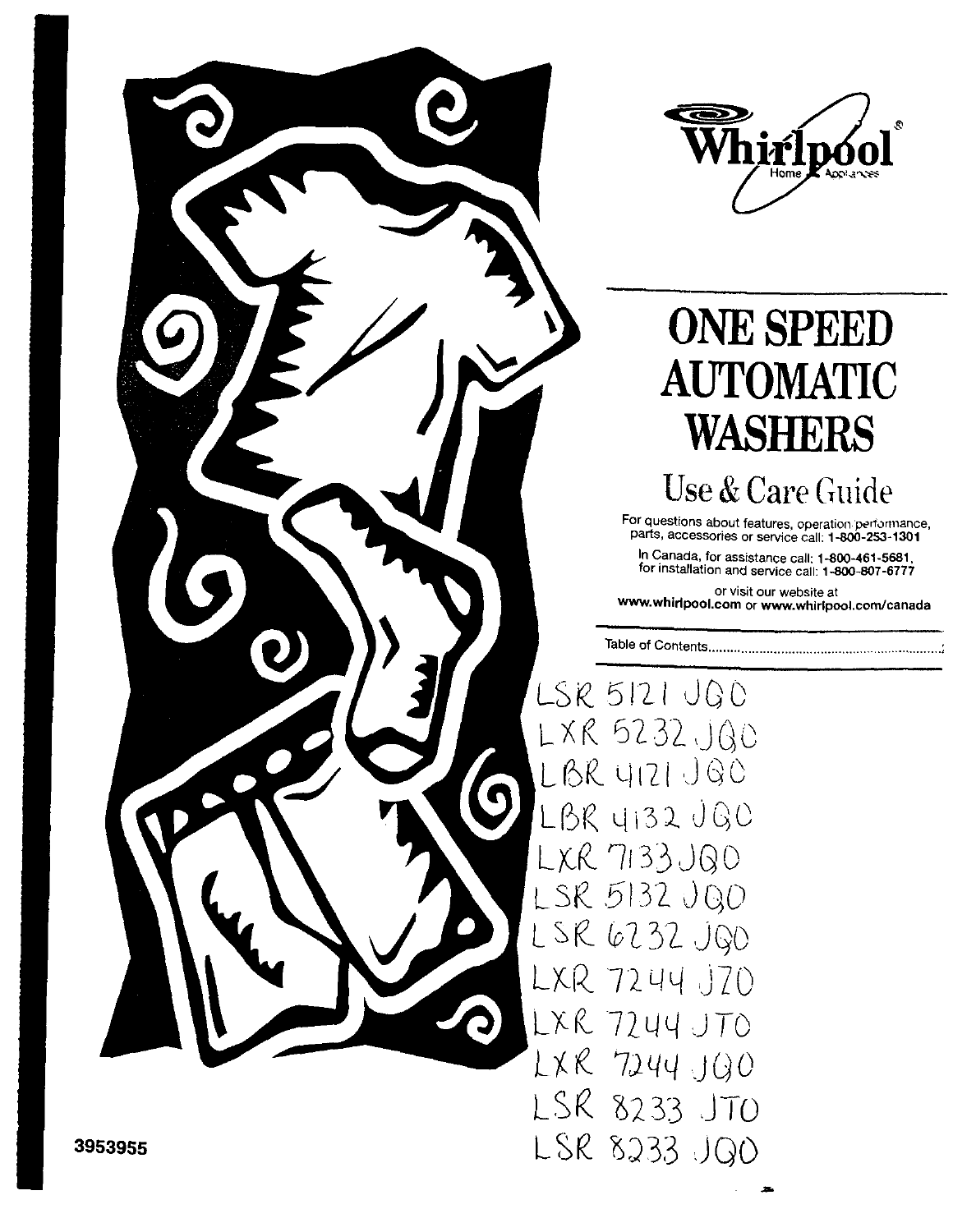## TABLE OF CONTENTS

 $\hat{\mathcal{A}}$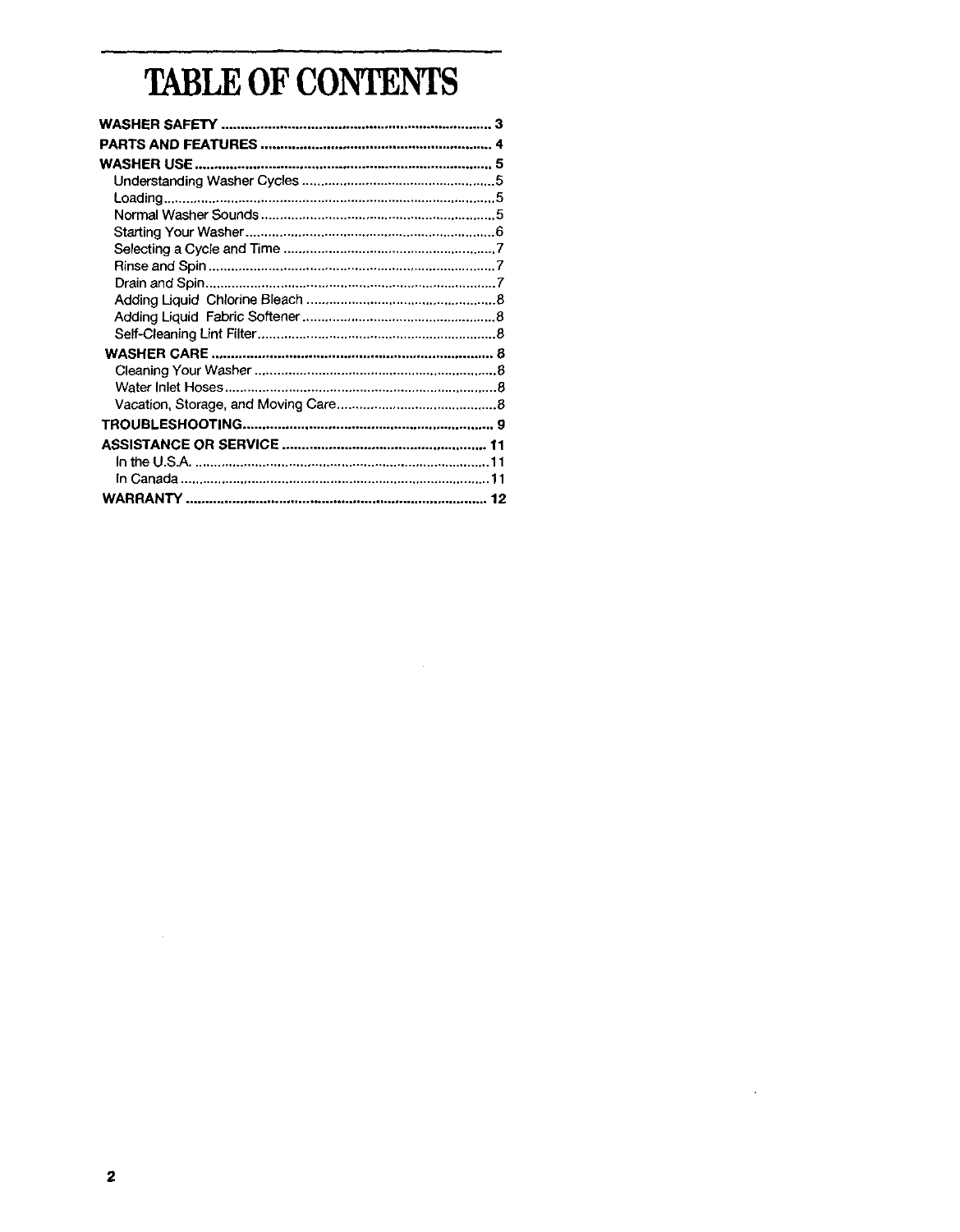## WASHER SAFETY

### **Your safety and the safety of others are very important.**

We have provided many important safety messages in this manual and on your appliance. Always read and obey all safety **messages.**



This is the safety alert symbol.

This symbol alerts you to potential hazards that can kill or hurt you and others.

All safety messages will follow the safety alert symbol and either the word "DANGER" or "WARNING." These words mean:





**You can be killed or seriously injured if you don't immediately follow instructions.**

**You can be killed or seriously injured if you don't follow instructions,**

All safety messages will tell you what the potential hazard is, tell you how to reduce the chance of injury, and tell you what can happen if the instructions are not followed.

### **IMPORTANT SAFETY INSTRUCTIONS**

**WARNING:** To reduce **the** risk of fire, electric shock, **or injury to** persons when using the washer, follow basic **precautions, including the** following:

- **Read** all **instructions** before **using** the **washer.**
- **Do** not wash articles that have been previously cleaned in, washed in, soaked in, or spotted with gasoline, dry-cleaning solvents, other flammable, or explosive substances as they give off vapors that could ignite or explode.
- Do not add gasoline, dry-cleaning solvents, or other flammable, or explosive substances to the wash water. These substances give off vapors that could ignite or explode.
- Under certain conditions, hydrogen gas may be produced in a hot water system that has not been used for 2 weeks or more. HYDROGEN GAS IS EXPLOSIVE. If the hot water system has not been used for such a period, before using the washing machine, turn on all hot water faucets and let the water flow from each for several minutes. This will release any accumulated hydrogen gas. As the gas is flammable, do not smoke or use an open flame during this time.
- Do not allow children to play on or in the washer. Close supervision of **children** is necessary when the washer is used near children.
- Before **the washer is** removed from service **or** discarded, remove the lid.
- **Do not reach into the washer if the tub or agitator is** moving.
- Do **not install or store the washer** where **it** will be **exposed to the weather.**
- Do **not** tamper with controls.
- Do not **repair** or replace any **part of** the **washer or** attempt any servicing unless specifically recommended in this Use and Care Guide or in published user-repair instructions that you understand and have the skills to carry out.
- See Installation Instructions **for** grounding **requirements.**

### **SAVE THESE INSTRUCTIONS**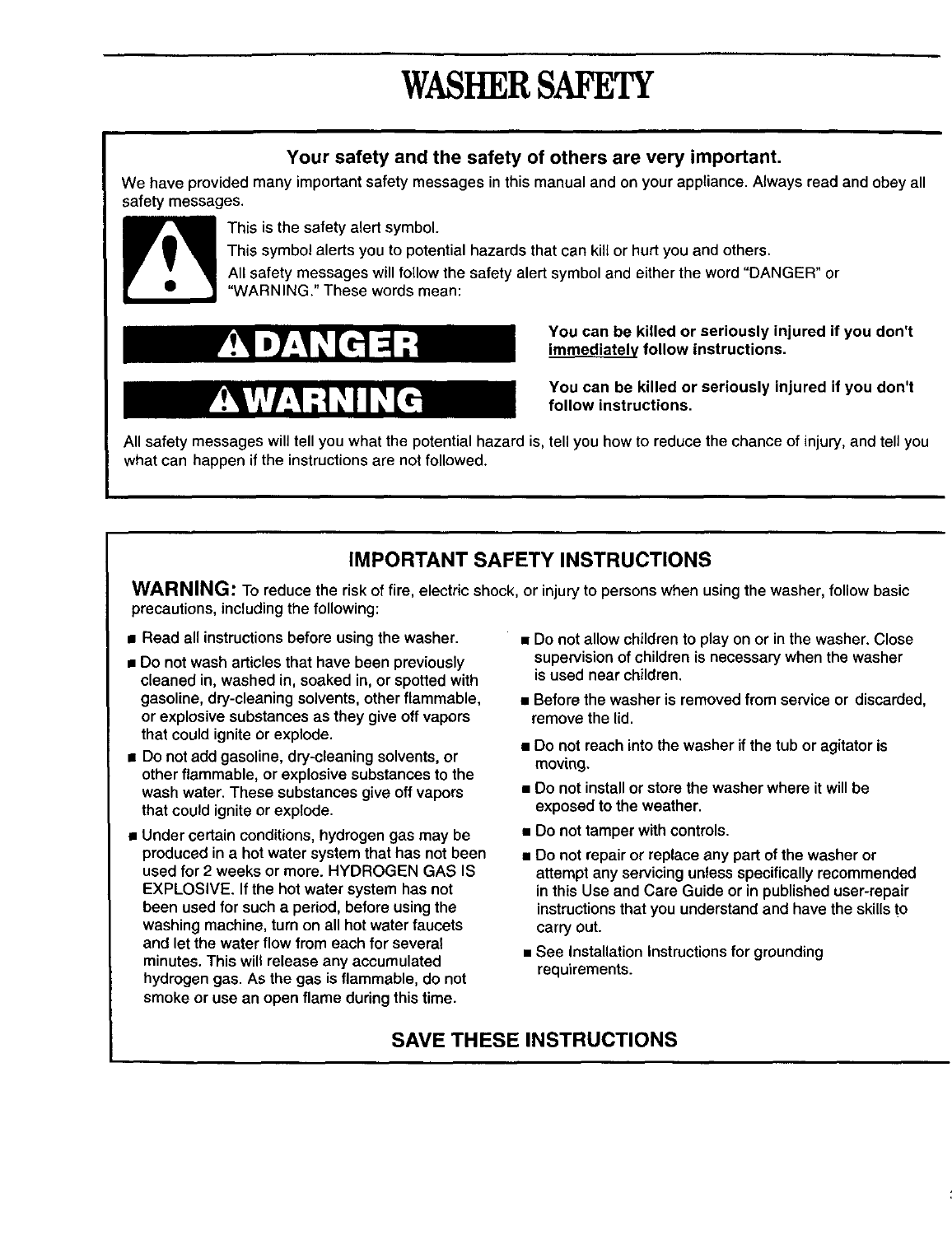## PARTS AND FEATURES

This manual covers several different models. The washer you have purchased may have some or all of the parts and features listed below.



- 1. Control panel
- 2. Model and serial number label
- 3. Agitator
- 4. Lid
- 5. Basket
- **6.** Tub

## **Control panel**



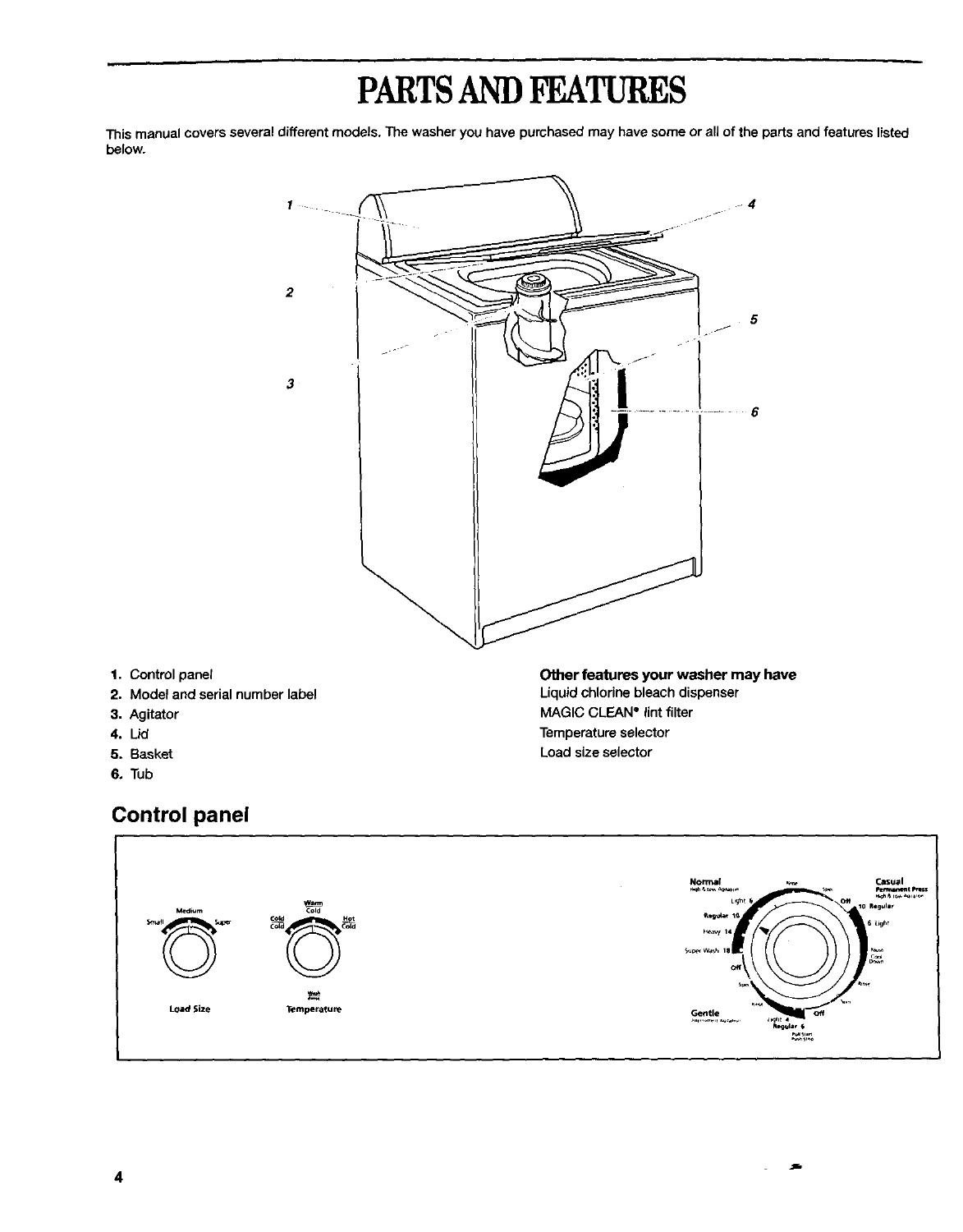## WASHER USE

## Understanding Washer Cyc]es

When the Cycle Control knob is set to a number and pulled out, the washer fills (to the selected load size) before agitation and timing start. The washer begins agitating immediately after filling; agitation occurs with the washer lid up or down.

During agitation, the agitator (on some models) creates a continuous rollover action that provides a thorough cleaning of the wash load.



After agitation starts, the Cycle Control knob turns clockwise until it points to an OFF area and the **cycle** ends.

**NOTE:** The washer pauses briefly throughout each cycle. These pauses are normal for washer operation.



## Loading

#### **Loading suggestions**

**For these suggested full-sized loads, set the LOAD SIZE selectc to the highest load size setting,**

| SUPER CAPACITY™ WASHERS                                                       |                                          |  |
|-------------------------------------------------------------------------------|------------------------------------------|--|
| <b>Heavy Work Clothes</b><br>3 pair pants<br>3 shirts<br>4 pair jeans         | 1 coverall<br>1 overall                  |  |
| <b>Delicates</b><br>3 camisoles<br>1 quilted robe<br>4 slips<br>4 panties     | 2 pras<br>2 nighties<br>1 baby's dress   |  |
| Towels<br>10 bath towels<br>10 hand towels                                    | 14 wash cloths<br>1 bath mat             |  |
| Mixed Load<br>3 double sheets<br>4 pillowcases<br>8 T-shirts<br>6 pair shorts | 2 shirts<br>2 blouses<br>8 handkerchiefs |  |
| <b>EXTRA LARGE CAPACITY WASHERS</b>                                           |                                          |  |
| <b>Heavy Work Clothes</b><br>2 pair pants<br>ヘートレート                           | 3 pair jeans                             |  |

| z parī panīs<br>3 shirts                                                                    | 3 pair jeans<br>1 coverall                                |  |
|---------------------------------------------------------------------------------------------|-----------------------------------------------------------|--|
| <b>Delicates</b><br>3 camisoles<br>4 slips<br>4 panties                                     | 2 bras<br>2 nighties                                      |  |
| Towels<br>8 bath towels<br>8 hand towels                                                    | 10 wash cloths<br>1 bath mat                              |  |
| <b>Mixed Load</b><br>2 double sheets or<br>1 king size sheet<br>4 pillowcases<br>6 T-shirts | 6 pair shorts<br>2 shirts<br>2 blouses<br>6 handkerchiefs |  |

## Normal Washer Sounds

ان المادة في يوم به المستقدمة في عن المستقدم المستقدم المستقدم به المستقدمة المستقدمة المستقدمة الأم

**Your new washer** may make **sounds** your **old one** didn't. **Because the sounds might be unfamiliar, you may be concerned about them. These sounds are normal.**

#### **During washing**

When you **select a small load size setting,** your **washer has a** lower water level. This can cause a clicking **sound** from the upper part of the agitator.

#### **During drain**

If water is drained quickly from your washer (depending on your installation), you may hear air being pulled through the pump during the end of draining.

#### **After drain and before spin**

**When the cycle changes from draining to spinning, you may hear** gears **engaging.**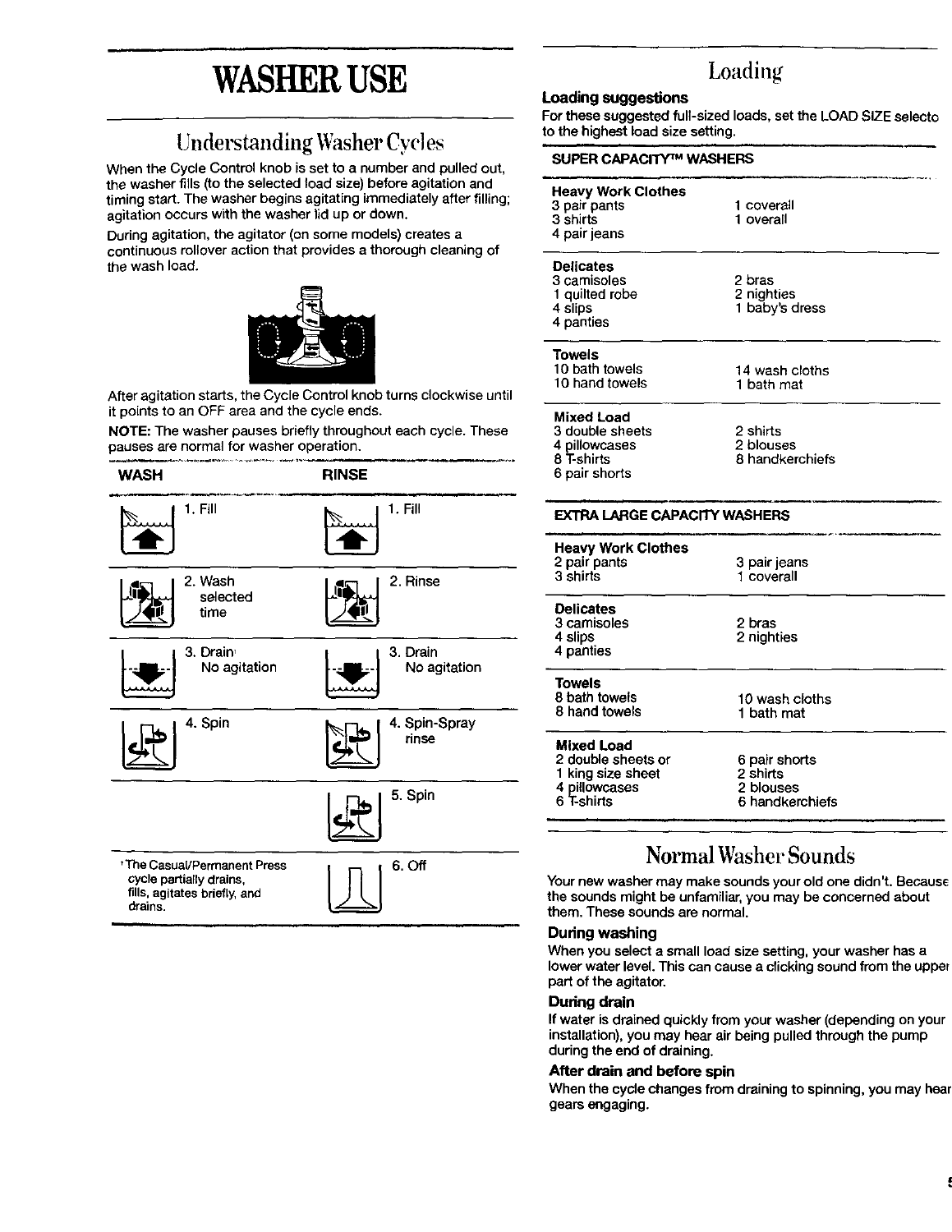

Drop **a sorted load of clothes** loosely **into** your **washer.**

- **• Load** evenly **to maintain washer** balance. Mix large and small items.
- **Items** should move **easily through the wash water. Overloading can cause poor cleaning.**
- **To reduce wrinkling of permanent press clothes and some synthetic knits, use a large load size to provide** more **space (see step 4).**

2. (OPTIONAL STEP) **Pour** measured **liquid chlorine bleach i** the liquid chlorine bleach dispenser (on **some** models). Bleach will be diluted automatically during the wash part the **cycle.**



- Never use more **than** 1 **cup** (250 mL) for a full load. Us less with a smaller **load** size.
- **a** Follow the manufacturer's directions for safe use.
- To avoid spilling, use a cup with a pouring spout. Do n let bleach splash, drip, or run down into the washer basket.
- Use only liquid chlorine bleach in this dispenser.

NOTE: On models without a bleach dispenser, see "Addin Liquid Chlorine Bleach."

- **3.** Close the washer lid.
- 4. Turn the LOAD SIZE selector (on some models) to the corre setting for your wash load and the type of fabric being washed.
	- Choose a **load** size that allows the load to move freely **;** best fabric care. See "Loading".
	- You may change the load size selection after the washe has started filling by turning the selector to a different setting.



**5.** Set **the TEMPERATURE selector** (on **some** models) **to the** correct setting for the type of fabric and soils being washec Use the warmest water **safe** for fabric. Follow garment labe instructions.

**NOTE:** On models **with** temperature **selections** in the Cycle Control knob, **see** "Cycle Time and Temperature Options" i\_ the "Selecting A Cycle **and** Time" **section.**

| <b>Water Temp</b>                                                  | Use For                                         |
|--------------------------------------------------------------------|-------------------------------------------------|
| Hot<br>111°F (44°C)<br>or above                                    | Whites and pastels<br>Heavy and greasy soils    |
| Warm<br>$90^{\circ} - 110^{\circ}$ F<br>$(32^{\circ}-43^{\circ}C)$ | <b>Bright colors</b><br>Moderate to light soils |
| Cold<br>70°-90°F<br>(21° 32°C)                                     | Colors that bleed or fade<br>Light soils        |

**NOTE: In wash water temperatures colder than 7O°F** (21°(3), **detergents do not dissolve well. Soils can be difficult to remove, Some** fabrics **can retain wear wrinkles and have increased pilling (the** formation **of small lint-like balls on the surface of garments),**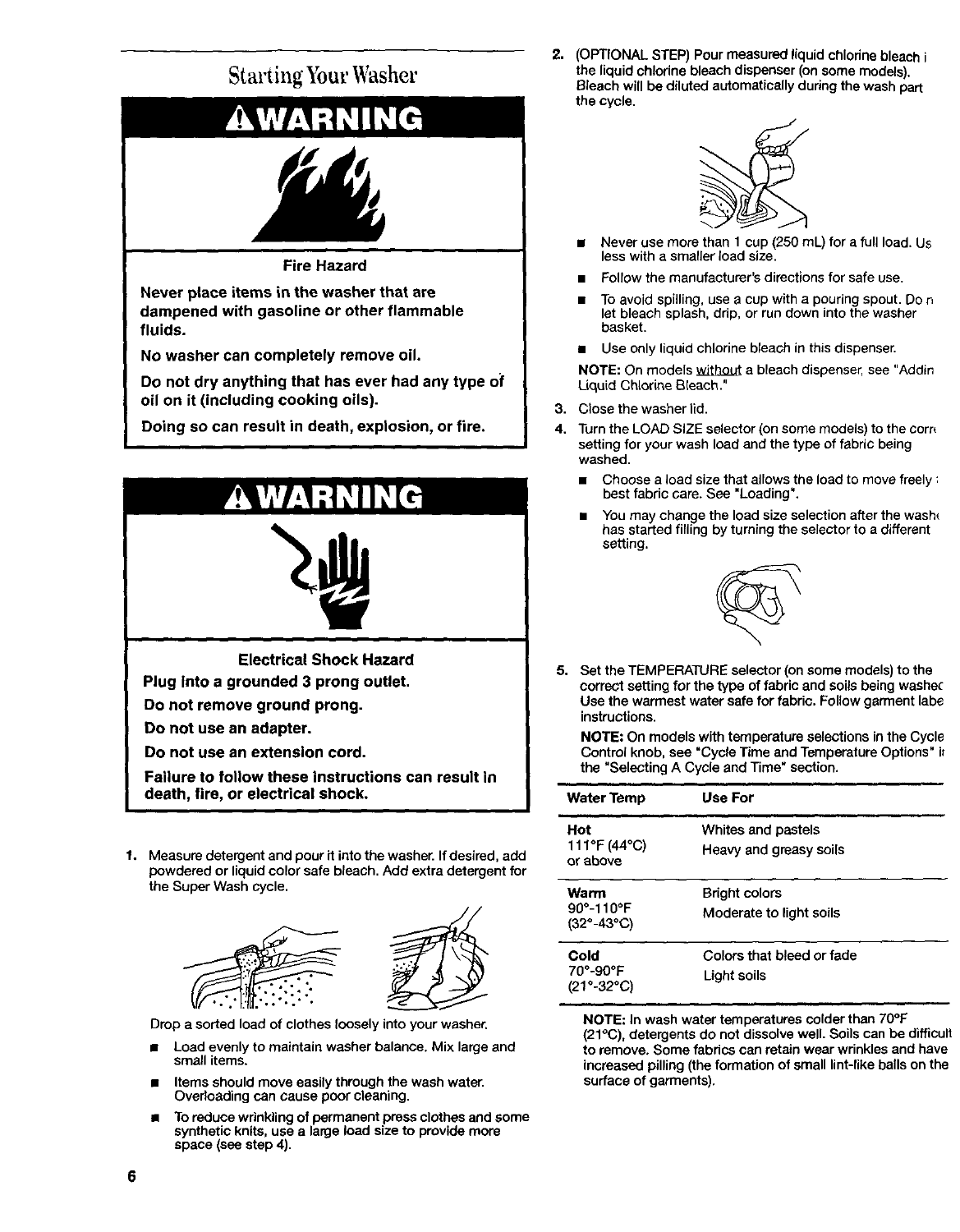**6.** Push **in the** Cycle **Control** knob and **turn it clockwise to the** wash **cycle** you want. Reduce the wash time when using a small load size setting. See "Selecting a Cycle and Time."



Pull out the Cycle Control knob to start the washer,

#### To **stop or** restart your **washer**

- To **stop** the washer at any time, push in the Cycle Control knob.
- To restart the washer, close the lid (if open) and pull out the Cycle Control knob.

## Selecting a Cycle and Time

This section describes the available wash cycles and will help you make the best cycle selections for your wash loads. Each cycle is designed for different types of fabric and soil levels.

- The washer pauses briefly throughout each cycle. These pauses are normal. Refer to "Normal Washer Sounds" to learn more about the sounds you may hear during a wash cycle.
- **E** Refer to "Understanding Washer Cycles" to learn what happens during a wash cycle.

NOTE: This manual covers several different models. The washer you purchased will not have all of the cycles described.



#### **Normal cycle**

This **cycle** features high-speed agitation for maximum cleaning, and high-speed spin to shorten drying time. Select up to 14 minutes of wash time, depending on your model, to clean large loads of sturdily constructed fabrics that are heavily soiled. For lightly soiled cottons and linens, use the shortest time setting.

**Super Wash** - Select the 18-minute Super Wash feature to wash heavily soiled loads that **need** maximum soil removal. Use two times the recommended amount of detergent for this cycle.

#### **Casual/Permanent Press cycle**

**This cycle** features **a cool-down rinse to minimize wrinkling of permanent press blends and synthetic fabrics. Select 6 to 10 minutes of wash time to clean lightly to moderately soiled loads.**

#### **Gentle** cycle

This **cycle features a series of brief** agitations **and soaks, followed by** a **short spin. Select up to 6** minutes **of wash time to gently clean special-cara items that** are **lightly or moderately soiled.**

#### **Delicates** cycle

This **cycle features a series of brief** agitations **and soaks, followed by a short spin. Use this cycle to clean delicate items and washable knits that are** lightly **to** moderately **soiled.**

#### **Cycle Time and Temperature Options**

Some models have the water temperature included in the cycle selections of the Cycle Control knob.



#### **Selecting different time and temperature combinations:**

**To setect different wash time and temperature combinations, first select the water temperature (Hot, Warm or Cold), then turn to the new wash time. For example, for 14 minutes of wash time in the Normal cycle with Cold water:**

- **1. Push in the Cycle Control knob, and turn it clockwise to the Cold setting.**
- **2. Pull out the Cycle Control knob** and allow **washer to fill.**
- **3. When the washer has** filled, **push in and turn the Cycle Control knob to 14 minutes of wash time.**
- **4.** Pull out **the** Cycle Control **knob** to start **washer.**

## Rinse and **Spin**

When using extra detergent for heavily **soiled clothes, or** washing special-care items, you may find an **extra** rinse and spin is needed.

- **1.** Push in the Cycle Control knob and turn it clockwise to any of the Rinse settings.
- **2.** Pull out the Cycle Control knob. The washer fills to the selected load size, **agitates,** drains, and spins.

## **Drain**and **Spin**

A drain and **spin may** help **shorten** drying **times** for **some** heavy **fabrics or special-cara items** by **removing excess water,**

- **1. Push in the** Cycle Control **knob** and **turn it clockwise to** any **o' the Spin settings.**
- **2. Pull out the** Cycle Control **knob. The washer drains, then spins.**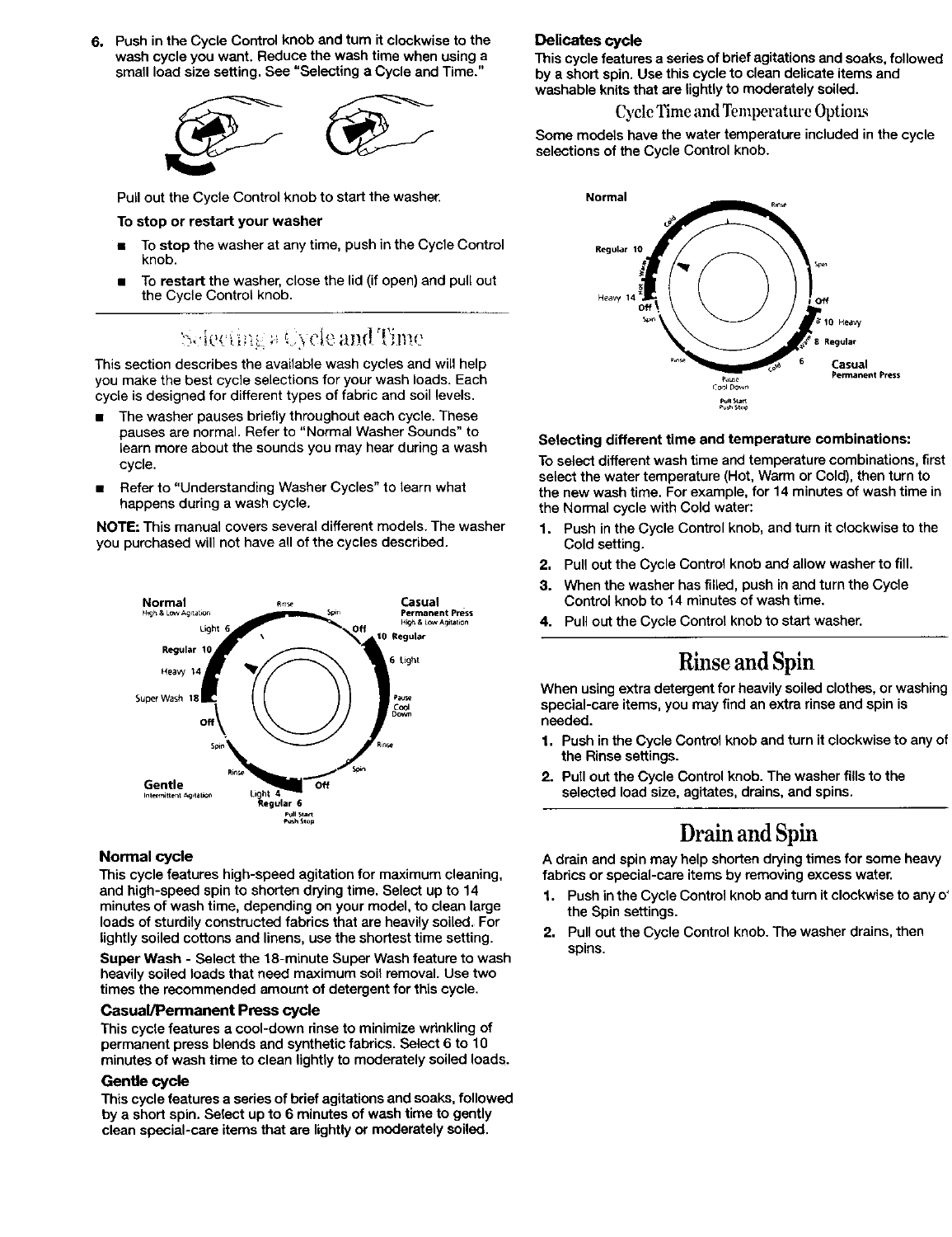## Adding Liquid Chlorine Bleach

Always **measure liquid** chlorine bleach. Do not guess. Never **use** more than I cup (250 mL) for **a** full load. Follow manufacturer's directions for safe use. Use a cup with a pouring spout to avoid spilling.

- 1. Let the washer fill and begin **agitating** the **load.**
- **2.** Add bleach to the wash cycle so it can be removed in the rinse cycle. Pour bleach around the **agitator,** not directly on the load.
- Follow directions on the care labels. Do not use chlorine bleach on wool, silk, spandex, acetates, or some fiameretardant fabrics.
- When soaking with chlorine bleach, add detergent to soak **water.**

NOTE: Undiluted bleach will damage any fabric it touches. The damage appears as rips, holes, tears, or color loss and may not show up until several washings later.

### Adding Liquid Eibra chefte an

Always dilute fabric softener with  $1/2$  to 1 cup (125 to 250 mL) warm water. Undiluted fabric softener can stain fabrics.

- Add diluted fabric softener only in the final rinse.
- Fabric softener should not be mixed with other laundry products. Greasy stains can form. To remove greasy stains, wet the stain and **rub** with liquid detergent or a bar of soap. Rewash.
- Too much fabric softener can make some items (diapers and towels) nonabsorbent. If this happens, use **less** fabric softener, or do not use it every time.

## **Self-Cleaning Lint Filter**

Your washer has a self-cleaning lint filter at the bottom of the basket. Wash and rinse water flow over the filter during agitation, separating the lint from the water. The lint spins out of the **system** during the spin part of the cycle.



If your washer drains into a **tub,** remove any lint collected in the tub or strainer.

## **WASHERCARE**

## Cleaning Your Washer

#### **Cleaning the exterior**

**Use a soft, damp cloth or sponge to wipe up** any **spills** socf **detergent or bleach. Occasionally wipe the outside of your washer to keep it looking new.**

#### **Cleaning** the **interior**

**Clean your washer interior by mixing 1 cup (250** mL) **of chlo** bleach and 2 cups (500 mL) of detergent. Pour this into you: washer and **run** it through a complete cycle using hot water. Repeat this process if necessary.

NOTE: Remove any hard water deposits using only cleaner'. labeled as washer safe.

## **Water Inlet Hoses**

Replace inlet hoses after five years of use to reduce the risk hose failure. Periodically inspect and replace inlet hoses if bulges, kinks, cuts, wear or **leaks** are found.

When replacing your inlet hoses, mark the date of replacem on the label with a permanent marker.

## Vacation, Storage, and Moving Care

**Install and store your washer where it will not freeze. Becaus** some water may stay in the hoses, freezing can damage you washer. If storing or moving your washer during freezing **we;** winterize **it.**

#### **Non-use or vacation care**

**Operate your washer only when you are at home. If you will** L **vacation or not using your washer for an extended** period **of you should:**

- **Unplug washer or disconnect power.**
- **Turn off the water supply to the washer. This helps avoic accidental flooding (due to a water pressure surge) whik are away.**

#### **To winterize washer**

- **1, Shut off both water faucets.**
- **2. Disconnect and drain water inlet hoses,**
- **3. Put 1 quart (1 L) of R.V-type antifreeze in the basket.**
- **4. Run washer on a drein and spin setting (see** "Drain **and** \_ **for about 30 seconds to** mix **the antifreeze and water,**
- **5. Unplug washer or disconnect power.**

#### **To use washer again**

- **1. Flush water pipes and hoses.**
- **2. Reconnect water inlet hoses.**
- **3. Turn on both water faucets,**
- **4. Plug in washer or** reconnect power.
- **5.** Run the washer through a complete cycle with 1 cup (25( of detergent to clean out antifreeze.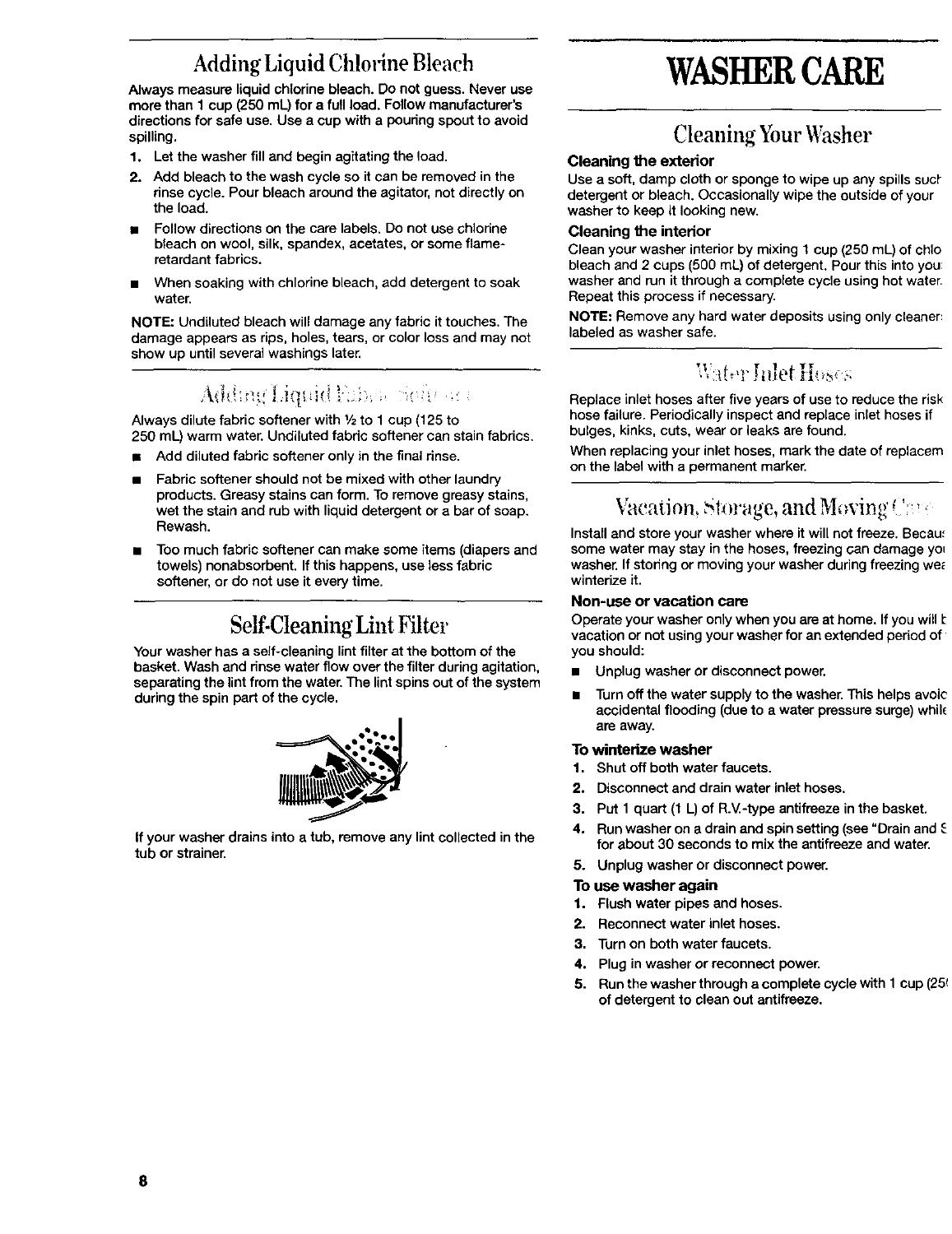## **TROUBLESHOOTING**

**First by the solutions suggested hero and possibly avoid the cost of a service call...**

#### **Washer won't fill, rinse or agitate**

= **Check the following: Is the** power **cord plugged into** a grounded **3 prong outlet?**

**Is the** indicator **on the** Cycle Control knob properly **lined up** with a cycle? Turn the Cycle Control knob to the right slightly and pull to **start,**

Are the water inlet valve screens clogged?

Are both the hot **and** cold water faucets turned on?

Is the water inlet hose kinked?

a **Does the water level seem too low, or does the washer appear to not** fill **completely?**

**The top** of **the agitator is** much **higher than the highest water level. This creates a perception that the washer is not filling completely. This is normal.**

#### **Washer stops**

#### • **Check the following:**

**Is the power cord plugged into a** grounded **3 prong outlet?**

Is **the indicator on the** Cycle **Control knob properly** lined **up with a cycle? Turn the** Cycle Control **knob to the right slightly** and **pull to start.**

**Are the water inlet valve screens clogged?**

Are **both the hot and cold water** faucets **turned on?**

**Is the water inlet hose kinked?**

- **Is there power at the plug?** Check your **electrical source or call an electrician.**
- **Has a fuse blown or is the circuit breaker open? If problem** continues, **call** an **electrician.**
- **Are you using an extension cord? Do not** use **an extension cord.**
- **Is the washer in a normal pause in the Permanent Press (or Hand Washables) cycle?** The **washer pauses for about 2 minutes in the Permanent Press cycle. Allow the cycle to continue.**

The **Hand Washables** cycle (on **some models) features periods** of **agitation and** soak.

**Is the washer overloaded? Wash smaller loads.**

#### **Washer won\_ drain or spin**

- **Is the drain hose clogged, or the end of** the **drain hose more than 72 inches (183 cm) above the floor?** See **the Installation Instructions for proper installation of drain hose.**
- **Is the lid open?** The **lid must** be closed **during operation.**
- m **Is there excessive sudsing?** Always **measure detergent. Follow** manufacturer's **directions. If you have very soft water, you might need to use less detergent.**

**ls your voltage low?** Check **your electrical source or call an electrician.** Do not **use an extension cord.**

**Washer continues to fill or drain, or** the **cycle** seems **stuck**

**Is the top of drain hose lower** than **the water level in washer?**

The **top of the hose must be higher than the water leve( in the washer for proper operation. See the Installation Instructions.**

**Does** the **drain hose fit too tightly** in **the standpipe, or is it taped to the standpipe? The** drain **hose should** be **loose** yet fit **securely.** Do **not seal the** drain **hose with tape. The hose needs an air gap.** See **the InetalIation Instructions,**

#### **Washer makes noise**

a **Is the load balanced and the washer level?** The **wash** load should be balanced and not overloaded.

The **washer** must be **level, The** front feet should be **properly** installed and the nuts tightened. **Reset** the rear leveling legs (if needed). See the Installation Instructions.

• **Did you completely remove the yellow shipping strap with cotter pins?**

See **the** Installation **Instructions.**

• **Are the gears engaging after** the **drain and before spin, or is the upper part of agitator clicking during wash?** These **are normal washer noises.**

#### **Washer leaks**

- a **Check the following:** Are **the fill** hoses tight? Are **the** fill **hose washers properly seated? Is the drain hose clamp properly installed? See the Installation Instructions.**
- **Is the sink or drain clogged?** Sink **and standpipe must** be **able to** handle 17 gallons **(64 L) of water per minute.**
- **Is water deflecting off the tub ring or** the **load?** Center **the tub** before **starting the washer.**

**The wash load should** be balanced **and not overloaded. The fill or** spray **rinses can deflect off the load.**

The **washer must** be **level. The** front feet should be properly installed and the nuts tightened. **Reset** the rear leveling **legs** (if needed). See the Installation Instructions.

• **Check** household **plumbing for leaks.**

#### **Washer basket is crooked**

- **Was the washer basket pulled forward during loading? The wash load should be balanced and not overloaded. Push the basket to the** center **before starting wash.**
- a **Is** the **load balanced and the washer level?** The **wash load should be balanced and not overloaded.**

The **washer** must **be level. The front** feet **should be** properly **installed and the** nuts **tightened. Reset the rear** leveling **legs (if needed).** See **the Installation Instructions.**

• **The washer basket moves while washing.** This is **normal**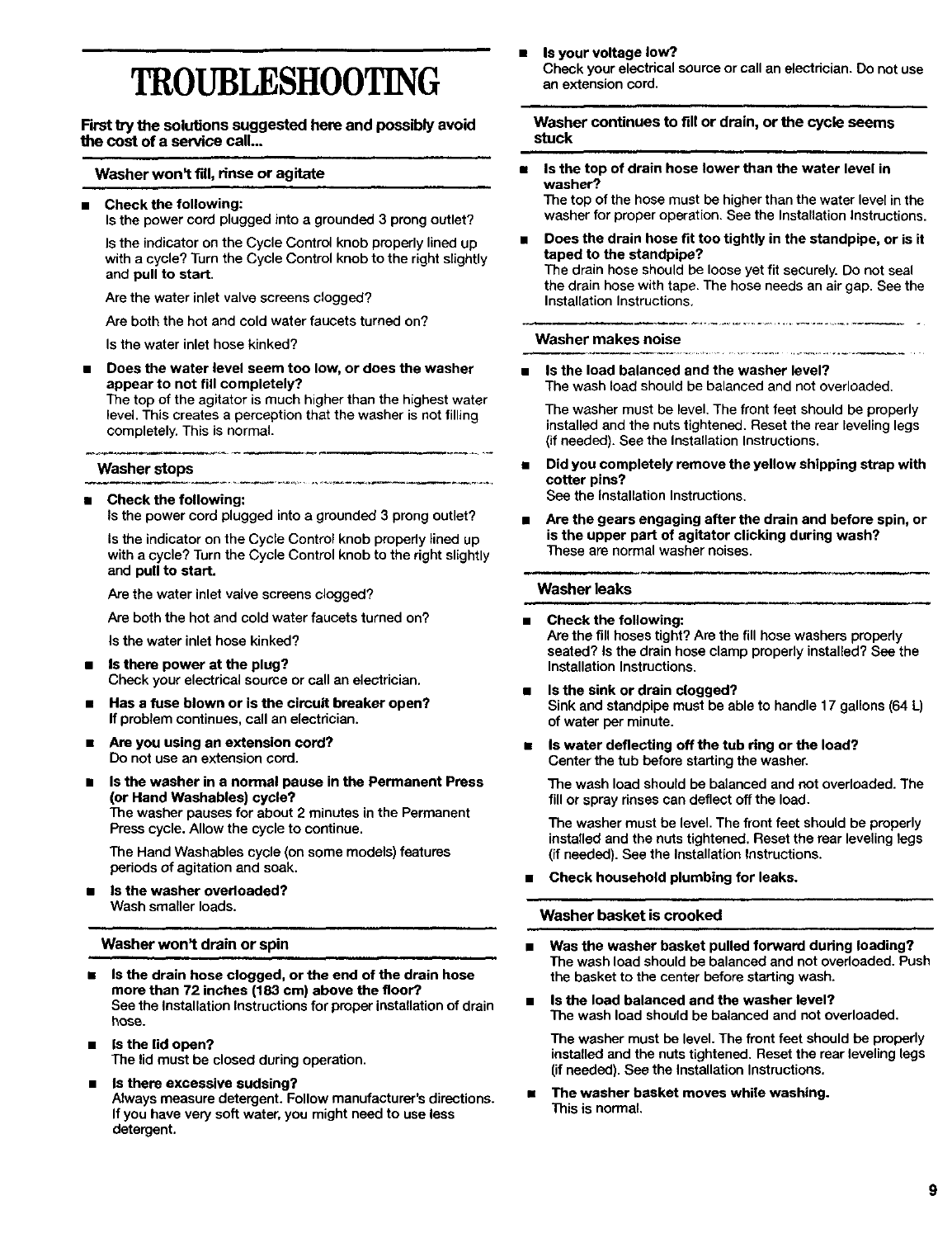#### **Agitator operation**

• **The top of the agitator is loose, or moves in only one direction. This is normal.**

#### **Dispensers dogged or bleach leaking**

Did **you follow the manufacturer's directions when adding detergent and fabric softener to the dispensers? Measure detergent and** fabric **softener, Carefully pour into the** dispensers. Wipe up all **spills.**

Dilute fabric softener in the **fabric** softener dispenser.

**Did you put powdered or color-safe bleach** in **the liquid chlorine bleach dispenser?. Add** powdered **or liquid color-safe** bleach directly **to the** basket. Do not use the chlorine bleach dispenser for colorsafe bleach.

#### **Load too wet**

• Did **you use the right cycle for the** load **being washed?** Select **a** cycle **with** a **higher** spin **speed (if available)•**

.<br>An airson a' cheangal agus an an chuidhean an chuid an chuid an chuid an chuid an chuid an an an chuid an chui

**Several in companies of the contract of the second** 

• **Did you use a cold rinse?** Cold **rinses leave loads wetter** than **warm rinses.** This is normal.

#### **Residue or lint on load**

- **• Did you sort properly?** Sort lint givers **(towels,** chenille) from **lint takers (corduroy,** synthetics). **Also** sort by color.
- **Did you overload the washer?. The wash load must** be balanced **and not overloaded• Lint can** be **trapped** in the load if overloaded. Wash smaller loads.
- **Check the following: Was paper or tissue** left **in the pockets?**

Did you use enough detergent? Follow manufacturer's directions. **Use** enough detergent **to hold the** lint **in the water.**

Is your **water colder than 7O°F (21°C)?** Wash **water colder than 70°F (21°C)** may not **completely** dissolve **the detergent.**

#### i, i, **i,** , i i **Stains on** load

i **J**

**Did you follow** the manufacturer's **directions when adding detergent and fabric softener?.**

**Measure** detergent **and** fabric softener. **Use** enough detergent **to remove sol{** and hold **{t**in **suspension.**

**Dilute fabric** softener and add **to the rinse** portion of **a** cycle only. Do not drip fabric softener on clothes.

- **Is there above average iron (rust) in water?** You **may need to install an iron** filter.
- **Did you properly sort the load?** Sort dark clothes **from** whites **and** lights.
- **Did you unload the washer promptly?. To avoid** dye **transfer, unload the washer as soon as it stops.**

#### **Load is wrinkled**

i

- **Did you unload** the **washer promptly? Unload**the **washeras soon**as **it stops.**
- **Did you use the right** cycle **for** the **load being washe\_ Use the** Permanent **Press cycle** or **another cycle with** low **speeds** (if available) **to** reduce **wrinkling.**
- **Did you overload the washer? The** wash load must be balanced **and not overloaded. Lc** should move freely during washing.
- **Was the wash water warm enough to relax wrinkles,**  $\epsilon$  $\blacksquare$ **are you using warm** rinses? **If safe** for **the load, use warm or** hot **wash water. Use** cole **rinse** water.
- **Are the hot and cold water hoses reversed?** Check **to** be sure **the hot and cold water** hoses **are** cermet to the right **faucets.** See the Installation Instructions.

#### **Load is tangled or twisted**

- **Did you overload the washer?. The wash load** must be balanced and not **overloaded, Lo\_** should **move** freely during **washing.**
- Did **you wrap items around the agitator?** Drop items loosely into **the washer.** De **not wrap** items areu the agitator.

#### **Gray whites, dingy colors**

- **Did you propedy sort** the load? Dye **transfer can occur when mixing whites and colors in a load,** Sort dark clothes from **whites and lights.**
- **Was the wash temperature too low? Use** hot **or warm washes if** safe for **the** load, **Hot water shoul** be at least **111 °F** (44°C) **to clean heavy** or greasy **soils.**
- **Did you use enough detergent, or do you have hard water?**

**Use** more **detergent for washing heavy soils** in **cold or hard water.**

• **Are the hot and cold water hoses reversed?** Check **to** be **sure the hot and cold water hoses are** connectec **to the right faucets. See the** Installation Instructions.

#### **Garment damage**

• **Cheek the following:** Were **sharp items removed from** pockets before **washing?** Empty pockets, zip **zippers, snap** or hook **fasteners** before washing.

Were **strings and sashes tied** to prevent **tangling?**

Were **items** damaged before **washing?** Mend **rips and** broken threads **in seams** before **washing.**

- **Did you overload the washer?** The **wash** load must be balanced and **not overloaded, Loads should move** freely **during washing,**
- **Did you properly add chlorine bleach? Do not pour chlorine** bleach **directly on** load. Wipe **up** bleach **spills. Undiluted bleach will damage fabrics.**
- **Did you follow the manufacturer's care label instructions?**